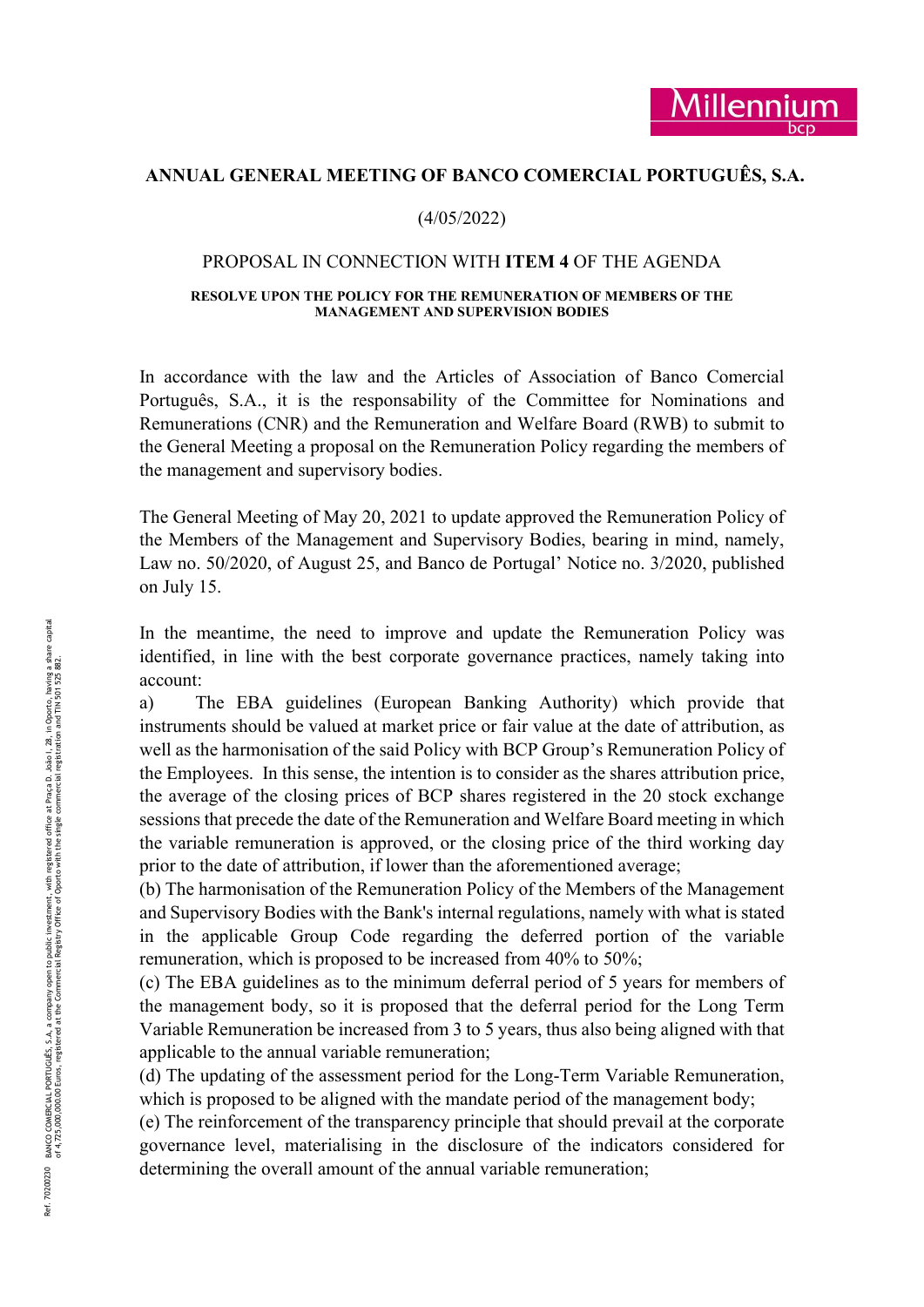

(f) The need to harmonize this Policy with the provisions of the Bank's Articles of Association, in accordance with a proposal for resolution at this General Meeting; (g) The clarification of the entry into force of this Policy and its scope.

Therefore, it is necessary to amend the following Articles of the Policy for the Remuneration of the Members of the Management and Supervisory Bodies:

Article 2 - creating new paragraphs viii) and ix), renumbering the subsequent paragraphs, amending former paragraphs x), xi), xii) and xiii) to become paragraphs xii), xiii), xiv) and xv) - in order to accommodate what is referred to in a) above - and deleting the current paragraphs xxiii) and xxiv) as unnecessary; Article 8, Item 12 - to accommodate the contents of f) above; Article 9 - to accommodate the contents of b) and e) above; Article 10 - to accommodate the contents of b), c) and d) above;

Article 11 - to clarify the respective scope;

Article 18 - to accommodate the contents of g) above.

Therefore, and compliant with the provisions of Article 115-C(4) of the Legal Framework of Credit Institutions and Financial Companies and Article 14 of the Bank's Articles of Association, the RWB and the CNR propose that the amendments to the Remuneration Policy of the members of the management supervisory bodies proposed above be approved, attaching, in the event they are approved, the consolidated version of this Policy.

Lisbon, April 11, 2022

# REMUNERATIONS AND WELFARE BOARD COMMITTEE FOR NOMINATIONS AND REMUNERATIONS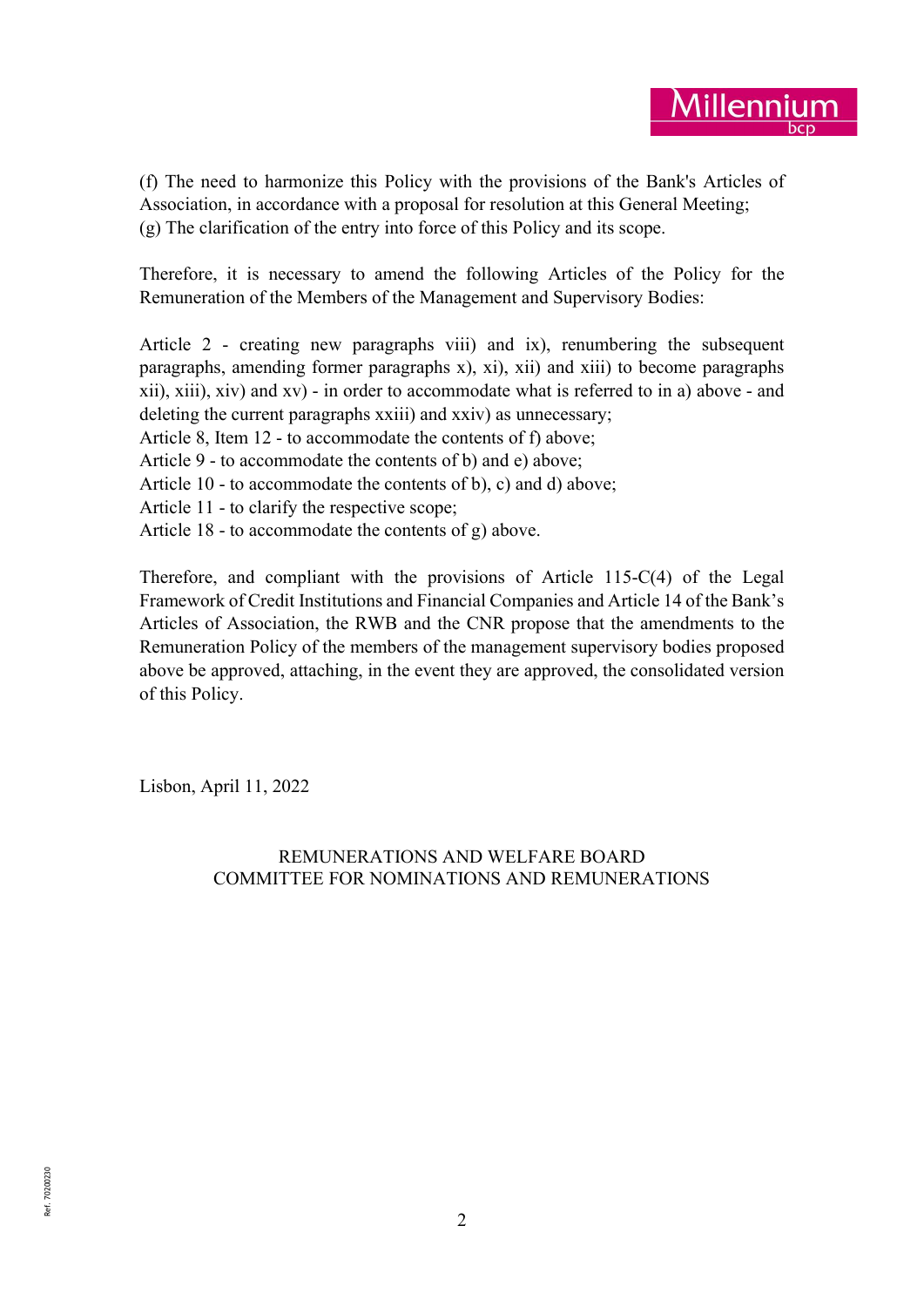

# REMUNERATION POLICY OF MEMBERS OF THE MANAGEMENT AND SUPERVISION BODIES

### Basic Principles

This Remuneration Policy applies to the members of the management and supervisory bodies (MMSB) of Banco Comercial Português, S.A. ("BCP" or "Bank") and was made in compliance with the provisions of the Group Regulations GR0042 on remuneration policies and is based on a number of principles that aim to ensure:

- a) a governance model able to promote the alignment of the interests of all stakeholders, namely in what concerns to compliance with the strategy defined for the Bank, the sustainability of short-, medium- and long-term earnings and a prudent management of risk;
- b) a competitive fixed remuneration enabling to attract and retain competent professionals and a variable remuneration intended to stimulate individual and collective performance, as well as reward the results achieved, in line with the current and future bank's risk appetite;
- c) the attribution of benefits, namely in what concerns the retirement benefits, aligned with market practices;
- d) the compliance with the applicable regulations and guidelines in terms of procedures and remuneration policy.
- e) conduct and commercial practices in line with the interests and needs of the Group's Customers.
- f) alignment of the criteria used to assess the Bank's performance and the calculation of the variable remuneration values of the different Bank's Remunerations Policies.

For that purpose, it pertains to the Committee for Nominations and Remunerations (CNR), the definition and annual revision of the principles defining the remuneration policy of the MMSB and submit that policy, jointly with the Remuneration and Welfare Board, for approval by General Meeting of Shareholders of the Bank.

It is the responsibility of the Committee for Risk Assessment (CRA) to examine if the incentives established in the Bank's policy for the remuneration of MMSB take into consideration the risk, capital, liquidity, and expectations concerning income at any given time.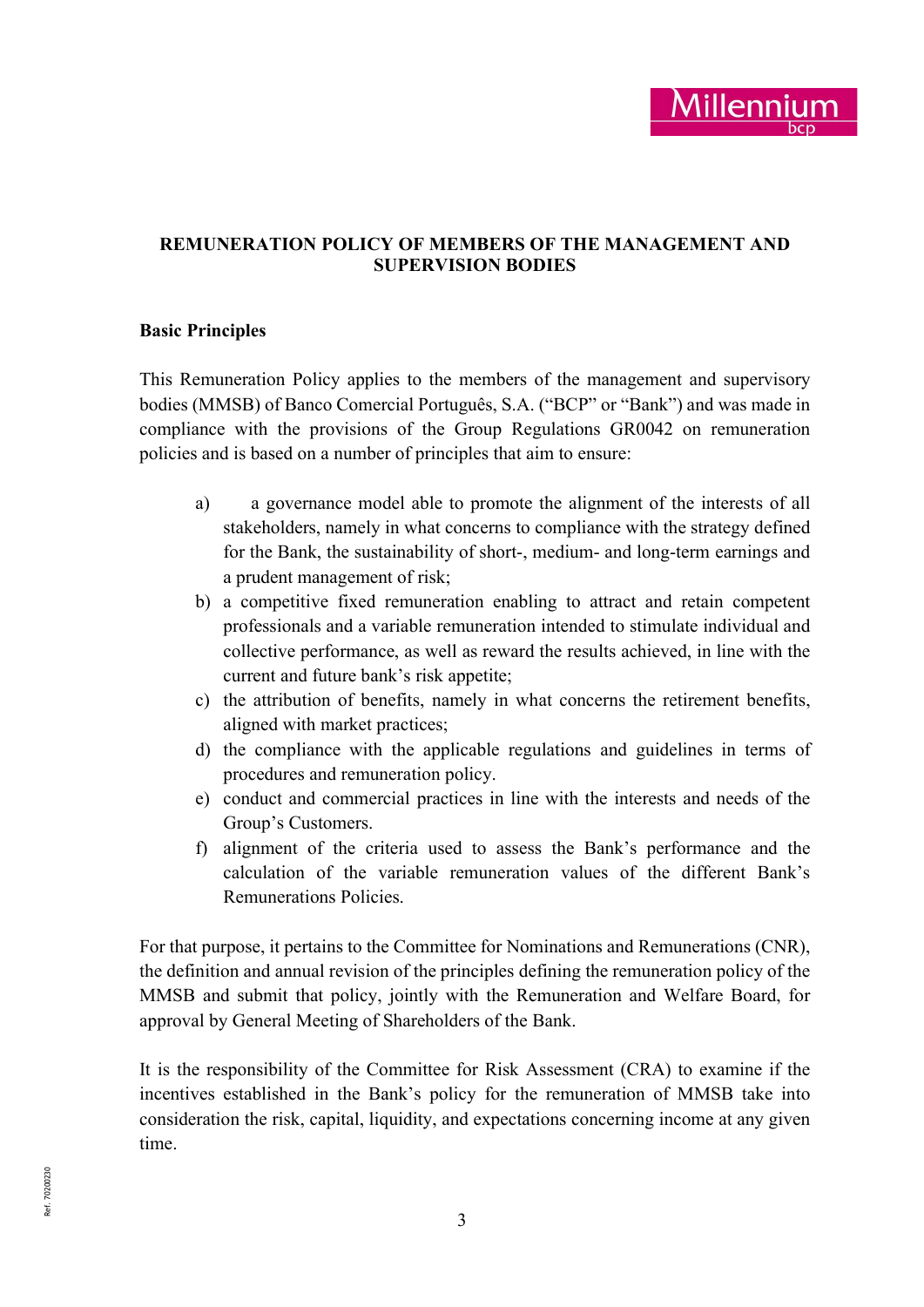Whenever the CNR does not have, at least, a member of the CRA in its composition, the latter must indicate a representative to participate in the meetings of the CNR having the Remuneration Policy in the Agenda.

For the making of the proposal on the Remuneration Policy and supervision of its implementation the CNR must obtain an opinion from the RWB and get contributions and support from BCP's different management areas of which the following should be highlighted:

- a) The Risk area, an area which should be involved to ensure that limits are not exceeded in terms of risk, total equity, and liquidity of the institution, contributing for the definition of the measures for implementing the variable remuneration based on risk, namely ex ante and ex post measures and verify if the variable remuneration structure is in line with the Group's risk profile and culture;
- b) The Human Resources Division, which should contribute to the preparation and evaluation of the Policy for the Remuneration, namely regarding the structure and levels of remuneration and the calculation of the AVR values to be attributed, taking into account the strategic and budgetary objectives, retention strategies and market conditions;
- c) The Compliance area, which must analyse to what extent the principles and practices of the Remuneration Policy may affect the Group BCP's capacity to comply with the legislation, regulations, rulings, internal requirements and the respect for the company's culture, as well as the absence of conflicts of interest, reporting to the RWB and to the CNR any anomalous situation which may jeopardize or compromise that compliance;
- d) The Internal Audit Division, which must develop annual independent mechanisms for the validation /revision of the design of the Remuneration Policy and also for its implementation, calculation and respective effects.

In the independent analysis for the implementation of the Remuneration Policy, the CNR, with the support from the Internal Audit, will verify the implementation and compliance with the remuneration policies and procedures adopted and will communicate its conclusions to the RWB.

While making the proposal for the Remuneration Policy, the CNR follows clear and transparent procedures, which are documented, the documents regarding the making of the proposal and decisions must be kept by means of minutes of meetings, reports and other relevant documents.

 $\frac{2}{30}$  implementation, calculation, and resulting effects.<br> $\frac{2}{3}$  4 The Internal Audit Division, which must develop annual independent mechanisms for the validation /revision of the design of the Remuneration Policy and also for its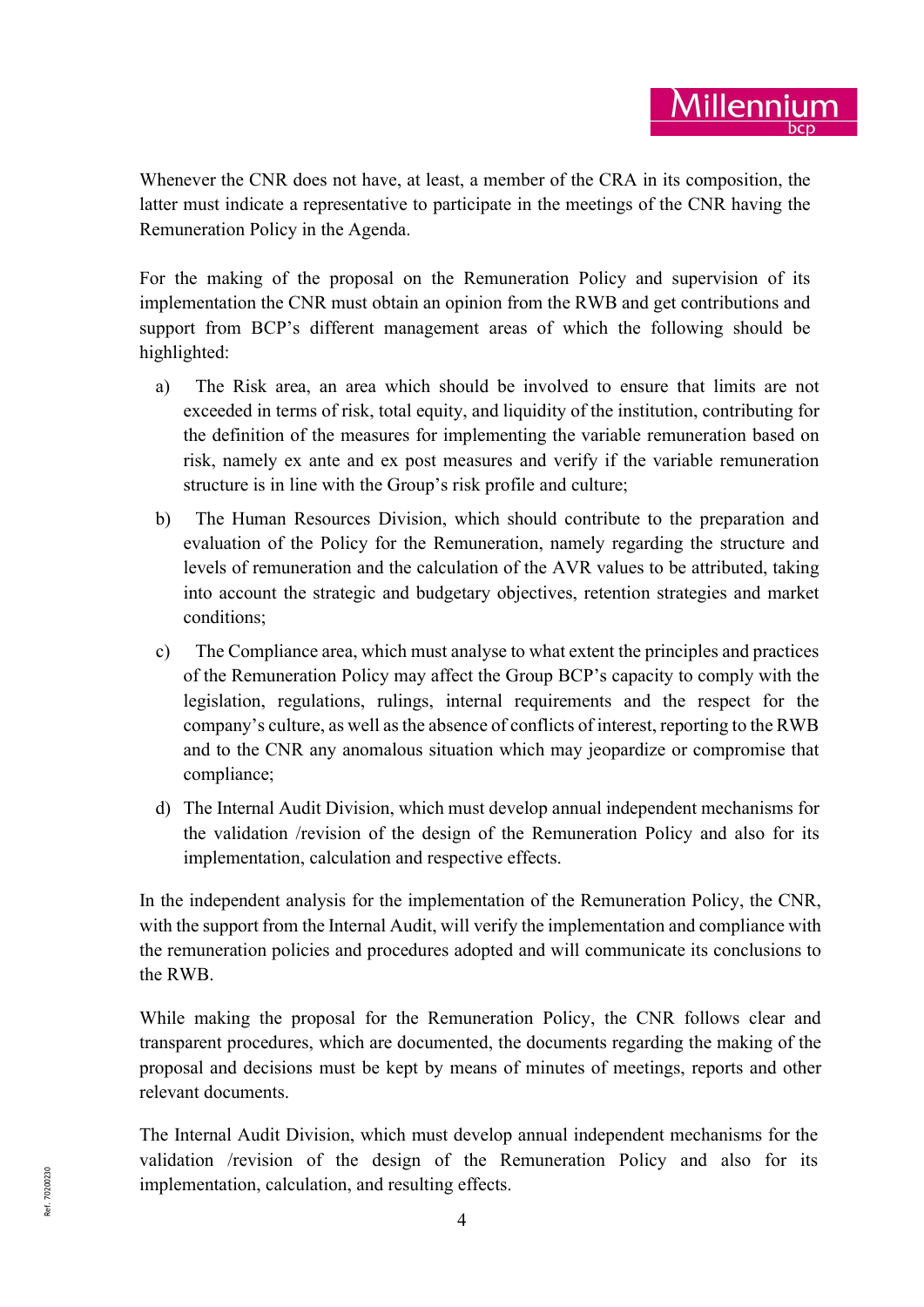It is considered essential that the fixed remuneration represents a sufficiently high portion of the total remuneration, so as to ensure the adequate balance between the fixed and variable components of the total remuneration.

The variable remuneration is in line with the strategy defined for the Bank and with its objectives, values and long-term interests. This way, the Bank guarantees a sustainable performance, adjusted to its risk profile.

In accordance with these principles, the attribution of a variable remuneration is dependent on the performance and on the sustainable growth of the Bank's income and adequacy of its capital ratios, as well as on the market conditions and on the possible risks, current and future, able of affecting the business. This way, the Bank is able to guarantee a model that is financially sustainable and does not harm the institution, its depositors, employees, shareholders and remaining stakeholders.

The remuneration earned by the Director responsible for Risk and Compliance translates the need to guarantee a greater independence versus the Bank's performance; therefore, the Bank must privilege qualitative indicators as well as quantitative indicators related with the compliance with the conduct and prudential rules in the calculation of the variable remuneration.

The definition of deferment periods related with the variable remuneration payment and the payment of a significant part of its amount with shares of the Bank aims to contribute to an individual performance aligned with the Bank's long-term objectives and the Bank's sustainability, adapted to its risk profile.

There are also mechanisms for reducing (malus) or reversal (clawback) all or part of the variable remuneration, in order to comply with legal and regulatory requirements, as well as to observe the recommendations and guidelines issued by the competent entities. The ability to totally or partially reduce (malus) the payment of a deferred remuneration, the payment of which is not yet an acquired right, as well as to, partially or totally retain the payment of a variable remuneration, the payment of which is an acquired right, (clawback), is limited to extremely significant events, duly identified and wherein the involved individuals had a direct participation.

The application of the reversion (clawback) mechanism must be supplementary to the reduction (malus) mechanism, i.e. in case of occurrence of an extremely significant event, the application of the reduction mechanism (malus) shall be a priority and only when the latter is deemed used up and insufficient or other criteria for the application to the reversion (clawback) mechanism resulting from the applicable legal framework and EBA guidelines are verified, should the use of this mechanism be considered.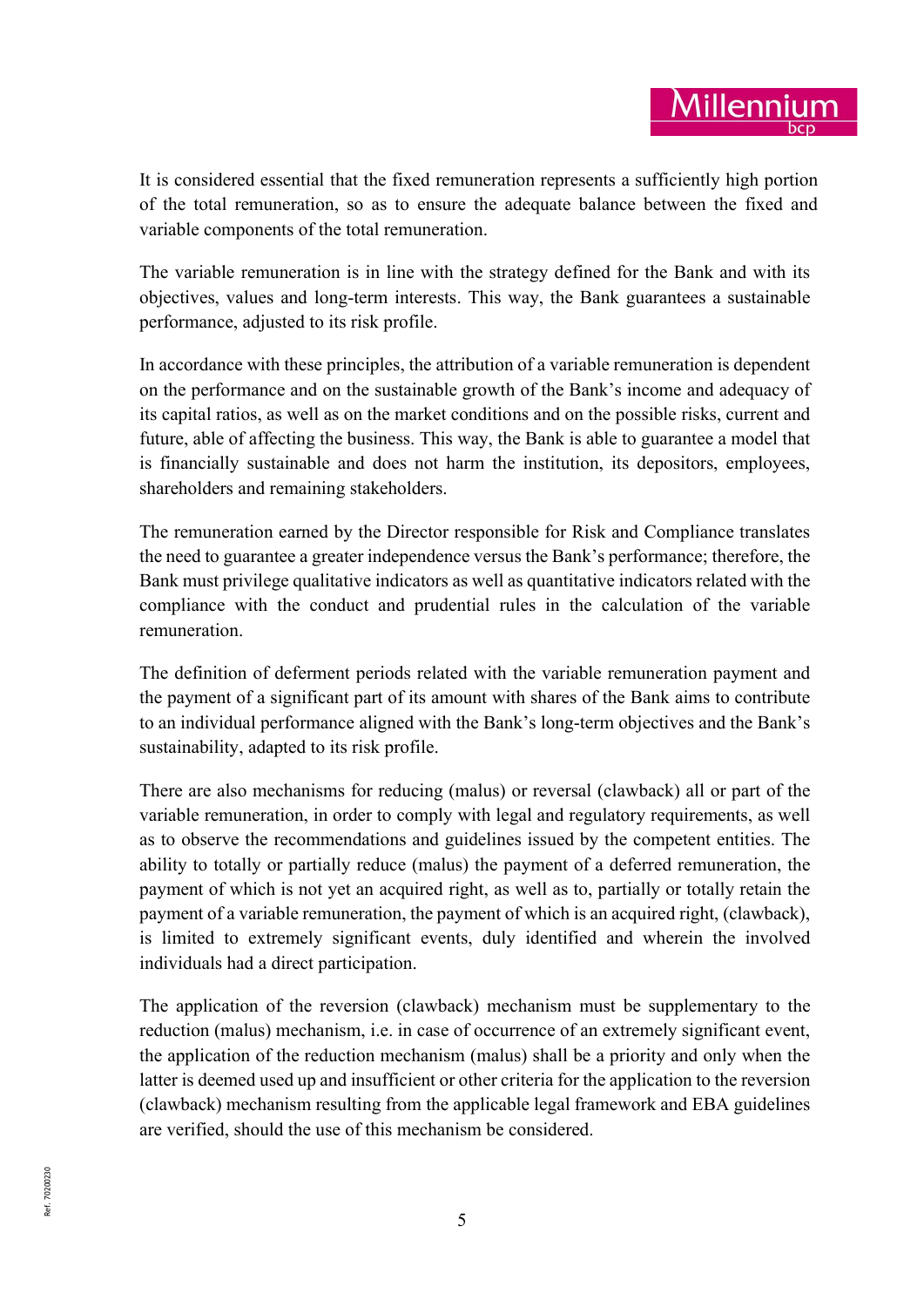

# Article 1 (Object)

This Policy establishes the rules for the attribution of the annual fixed remuneration, of the annual variable remuneration, long term variable remuneration and other benefits attributable to the members of the corporate bodies of the Company, including the Retirement Regime.

# Article 2 (Definitions)

- 1. The following expressions and acronyms, when capitalized, shall have the following meaning:
- i) BCP, Bank or Company Banco Comercial Português, S.A.
- ii) AudC– Audit Committee
- iii) CRA Committee for Risk Assessment
- iv) CEO Chairperson of the Executive Committee
- v) CNR Committee for Nominations and Remunerations
- vi) CRO Chief Risk Officer
- vii) RWB Remuneration and Welfare Board
- viii) AVR Attribution Date Corresponds to the date of the RWB meeting in which the AVR or LTVR are fixed.
- ix) AVR Payment Date- Corresponds to the date of payment of the fixed remuneration, in the month following the approval of accounts by the Annual General Meeting.
- x) Autonomous Document Document stating, in the first part, the specific amounts of the remuneration of the different members of the corporate bodies approved by the RWB, and in the second part, the calculation formulas, indicators or indexes to be used for the purposes of their determination, being the latter approved by means of a joint resolution issued by CNR and RWB
- xi) Group or Group BCP includes the Company and all the companies in a control or group relationship with the Company, Millenniumbcp Prestação de Serviços ACE, Fundação Millenniumbcp and Clube Millenniumbcp.
- xii) AVR Evaluation Period period of time from January 1 to December 31, 2022, 2023, 2024 and 2025 respectively.
- xiii) LTVR Evaluation Period period of time from January 1, 2022 to December 31, 2025.
- Example 1.12 Committee is approved, or the closing price of the third business day prior to the  $\frac{1}{2}$ xiv) AVR Attribution Price - corresponds to the average of the BCP shares closing prices recorded in the previous 20 stock-exchange sessions preceding the Attribution Date at which the amount of the AVR of the members of the Executive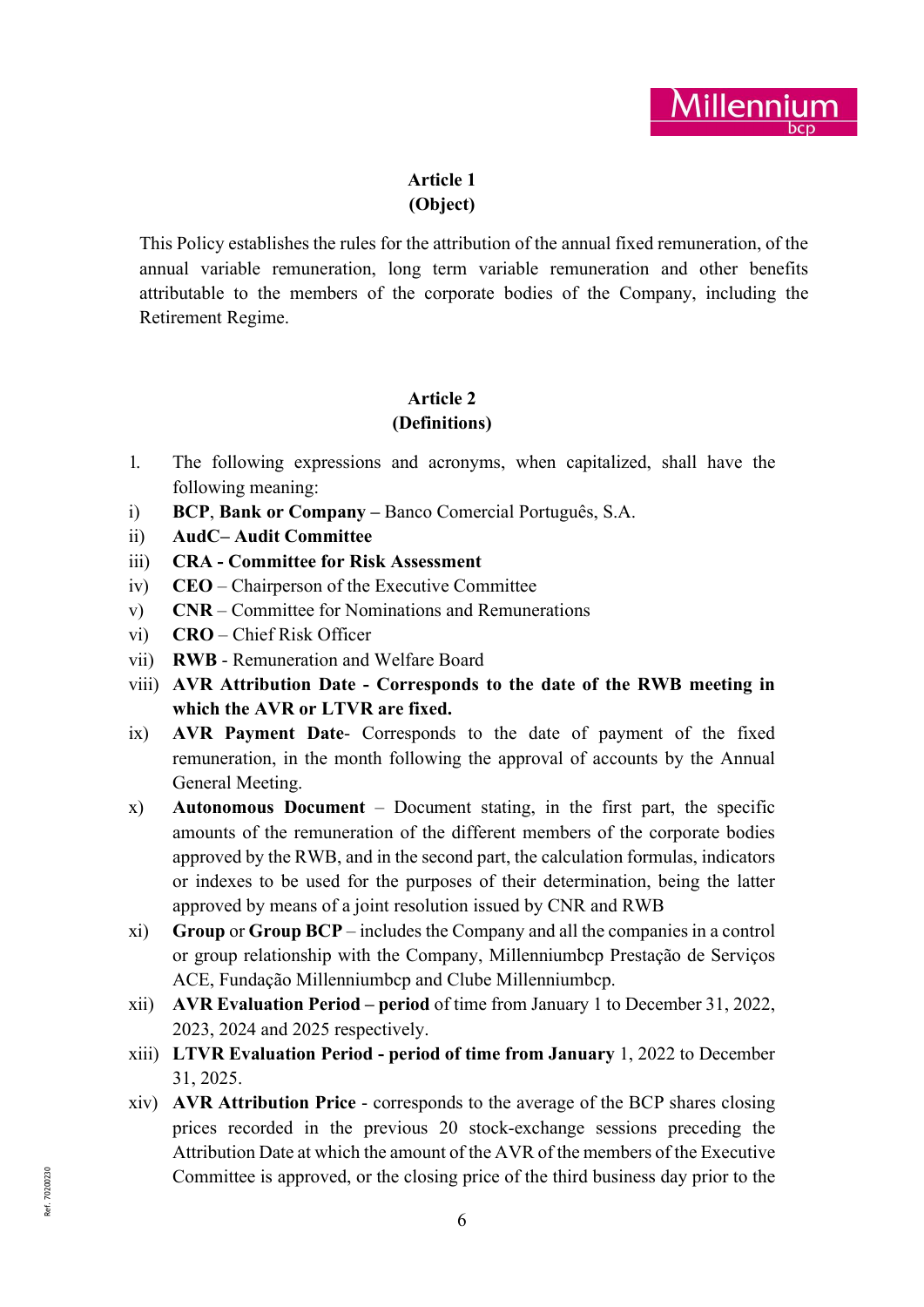

award date, if lower than the average defined above.

- xv) LTRV Attribution Price corresponds to the average of the closing prices of the BCP shares recorded in the 20 stock-exchange market sessions preceding the Attribution Date, or the closing price of the third business day prior to the Attribution Date, if lower than the average defined above.
- xvi) PSI20 Portuguese stock index PSI20 Index, composed of the companies chosen, at each moment, by the competent bodies of Euronext Lisbon – Sociedade Gestora de Mercados Regulamentados, S.A.
- xvii) Retirement Supplement the Retirement Supplement regime due to old age or disability to be paid by the company, foreseen in article 12 of the Company's articles of association.
- xviii) AFR annual fixed remuneration.
- xix) AVR annual variable remuneration.
- xx) Target AVR Annual variable remuneration corresponding to 100% compliance with the quantitative and qualitative objectives mentioned in the applicable annexes.
- xxi) LTVR long-term variable remuneration.
- xxii) Target LTVR Long-term variable remuneration corresponding to 100% compliance with the objectives mentioned in the applicable annexes.
- xxiii) Stoxx Europe 600 Banks Index (SX7P) Index of shares composed by large European Banks.
- xxiv) TSR total shareholder return , estimated by means of the following equation the data of which are obtained through an independent and recognized market information platform (ex: Bloomberg or Reuters): [(Average of the closing prices of the shares for the two months prior to the end of the evaluation period – Average of the closing prices of the shares for the two months prior to the beginning of the evaluation period) + Dividends per share paid to the shareholders in that period] / Average of the closing prices of the shares for the two months prior to the beginning of the evaluation period, adjusting stock prices to reflect the effects of share capital increases, incorporation of reserves or similar transactions. The dividends to consider are those that, in relation to the date of approval, have been more recently approved. The dividends to consider are those that, in relation to the approval date, have been more recently approved.

### Chapter I

#### Members of the Management and Supervisory Bodies of the Company

#### Article 3

#### (Contracts duration and termination conditions)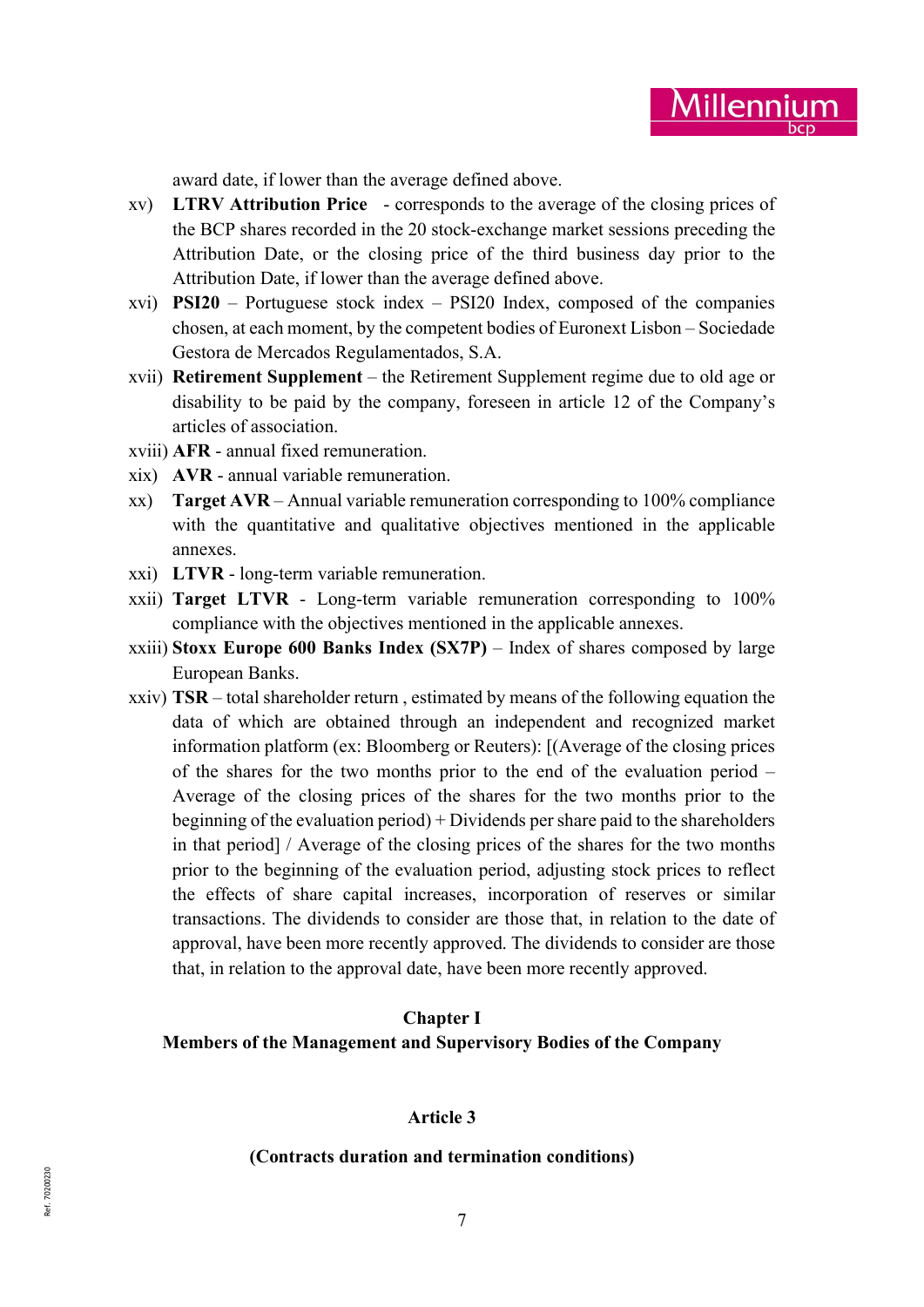

- 1. The duration of the contracts of the members of the Management and Supervisory Bodies (MMSB) corresponds to the duration of the mandate for which they were elected by the General Meeting of Shareholders or, in case of co-optation, to the remaining period of the mandate in progress.
- 2. If any of the Members of the Management and Supervisory Bodies intends to cease his/her functions, terminating his/her contract, this will only take effect by the end of the month following the communication of his/her intention. The Board of Directors may, with the favourable opinion of the Audit Committee, dismiss this pre-notice, without any indemnity payment.
- 3. 3. The Board of Directors or the Audit Committee may decide to end the contract of any MMSB, without the need for prior notice, and the indemnity payment in the case of a contract ended without just cause corresponds, at least, to the remuneration due until the end of the mandate, but the MMSB may waive all or part of that indemnity. If the end of the contract is based on just cause, there will be no indemnity payment.

#### Article 4

#### (Annual Fixed Remuneration, variable remuneration and benefits)

- 1. The establishment of the remunerations and benefits of the Members of the Corporate Bodies is made by the RWB and being fixed for the term of office, they may, in situations recognised as exceptional, be reviewed by the RWB in the course of the same.
- 2. The members of the Executive Committee and the non-executive Directors exercising functions under an exclusive regime, are also entitled to the benefits foreseen in article 13.

### Chapter II Members of the Board of the General Meeting

### Article 5

#### (Annual Fixed Remuneration)

- 1. The members of the Board of the General Meeting of the Company are entitled to an annual fixed remuneration established by the RWB, paid in four quarterly payments and to corporate bodies health insurances subscribed by the Bank and at each moment in effect.
- 2. The remuneration referred to in the previous number fixed at each point in time is shown in the Autonomous Document.

# $\sum_{\substack{\text{R}}\in \mathbb{Z}^2\\ \text{R}}$  and  $\sum_{\substack{\text{R}}\in \mathbb{Z}^2\\ \text{R}}$  and  $\sum_{\substack{\text{R}}\in \mathbb{Z}^2\\ \text{R}}$  and  $\sum_{\substack{\text{R}}\in \mathbb{Z}^2\\ \text{R}}$  and  $\sum_{\substack{\text{R}}\in \mathbb{Z}^2\\ \text{R}}$  and  $\sum_{\substack{\text{R}}\in \mathbb{Z}^2\\ \text{R}}$  and  $\sum_{\substack{\text{R}}\in \mathbb$ Chapter III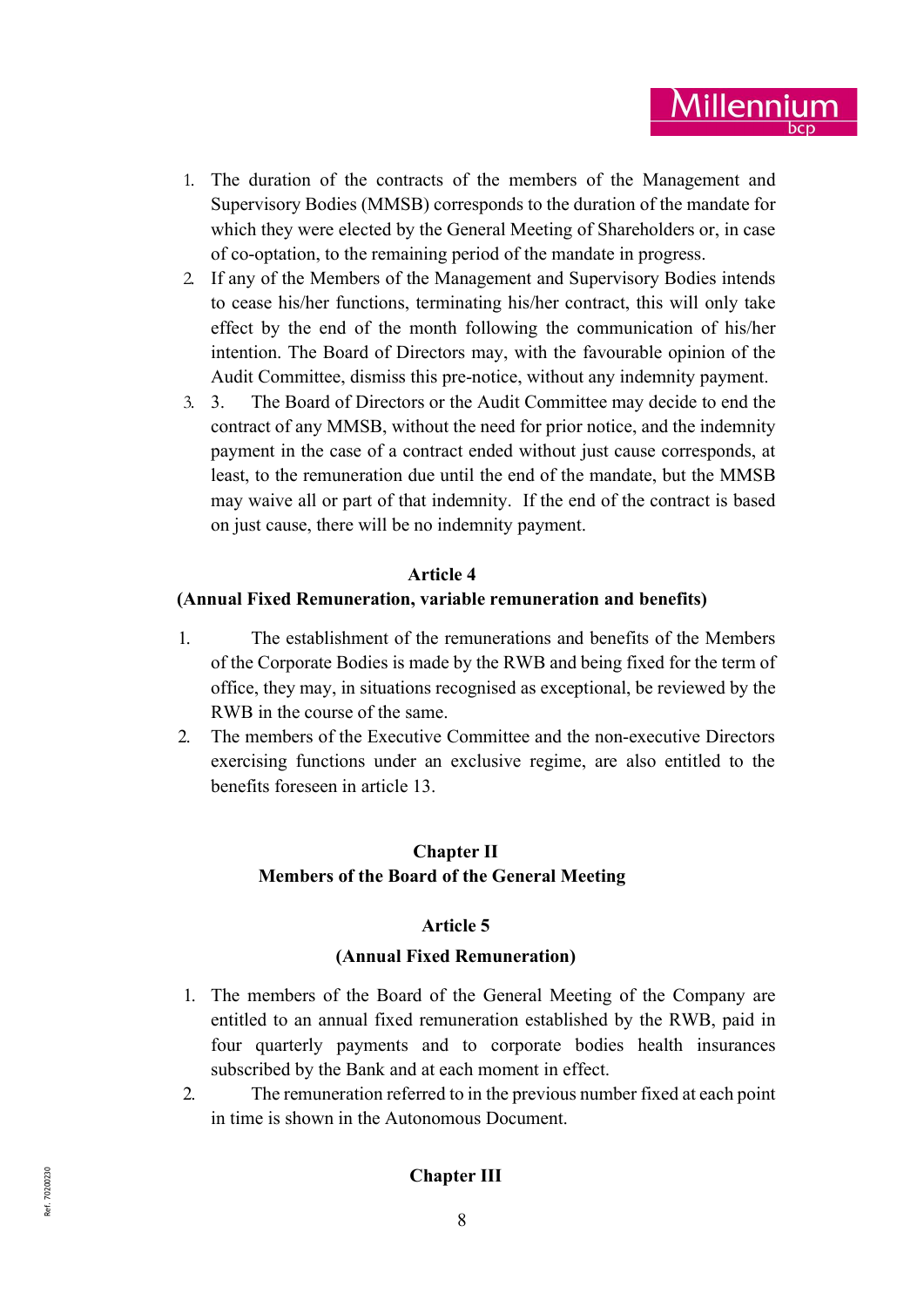

### Non-Executive Members of the Board of Directors

### Article 6

#### (Annual Fixed Remuneration)

- 1. The non-executive members of the Board of Directors of the Company are entitled to a fixed annual remuneration, paid in 12 monthly instalments, and to the health insurance that is contracted by the Bank at any time for its Employees and Executive Directors.
- 2. The remuneration referred to in the previous number fixed at each point in time is shown in the Autonomous Document.
- 3. The RWB may, at its own request, decide not to award remuneration to nonexecutive member(s) of the Board of Directors of the Company who are related to shareholders with qualifying holdings.

### Chapter IV

#### Executive Members of the Board of Directors

#### Article 7

#### (Annual Fixed Remuneration)

- 1. The members of the Executive Committee are entitled to a fixed annual remuneration, paid in 14 monthly instalments and contained in the Autonomous Document.
- 2. The Retirement Supplement due to old age or disability mentioned in article 13 does not have a discretionary nature, so it is a fixed remuneration.

### Article 8

#### (Variable Remuneration)

- 1. The members of the Executive Committee may also earn a variable remuneration composed by a component attributed by the RWB by reference to the financial year to which it concerns (AVR) and by a long-term component (LTVR) attributed by reference to the entire term-of-office.
- 2. The attribution and determination of the AVR and LTVR is the responsibility of the RWB upon proposal by the CNR and after obtaining the opinion of the CRA in matters within its competence for the purposes of the Base Principles above.
- 3. The process of calculating the AVR and LTVR, aiming at their subsequent  $\frac{1}{2}$ <br> $\frac{9}{2}$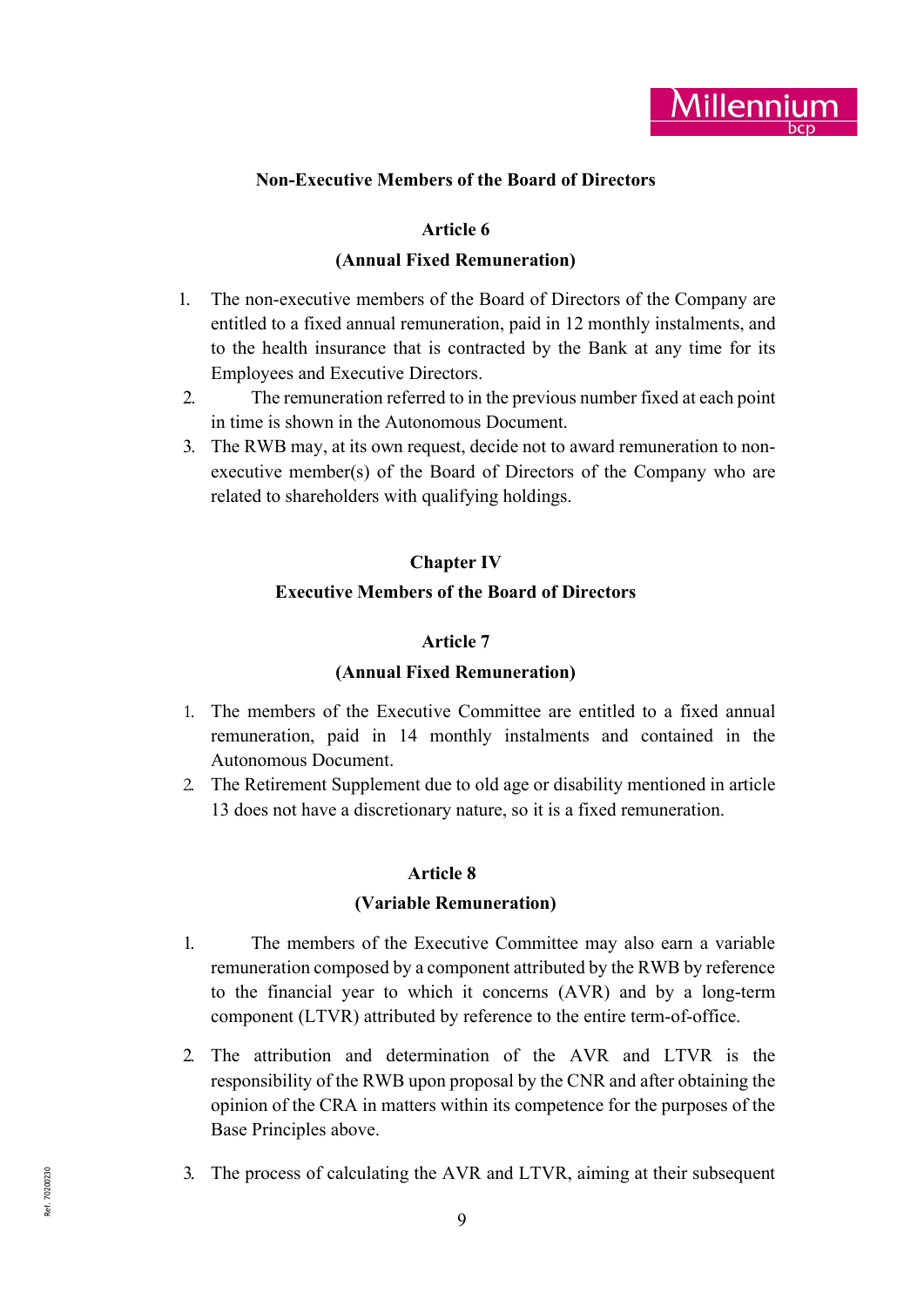approval, must be concluded by the end of March, and for this process the value of the Annual Variable Remuneration to be attributed to the Bank's Employees must also be taken into account.

<u>Millenniur</u>

- 4. The variable remuneration, both annual and long term, may be waived in exceptional cases, or conditionally postponed, namely if, after hearing the AudC and CRA, any of the following situations occurs: (i) there is no solid capital base; (ii) its attribution unduly limits the Company's ability to strengthen its equity; or (iii) such attribution is found not to be in compliance with applicable laws, regulations or guidelines.
- 5. The sum of the annual and pluri-annual variable remuneration of the executive committee members due in each year may not exceed, as a whole, the amount laid down in the Bank's articles of association.
- 6. The attribution of the variable remuneration is subject to the positive evolution of own funds value under a prudential perspective (value of capital for calculation purposes of the CET1 of the Group), and may, by decision of the RWB after listening to the CNR and the CRA, not be considered extraordinary operations that, by their size and/or impact, affect the capital.
- 7. 7. No guaranteed variable remuneration shall be granted, except when hiring a new executive committee member and, in that case, only in the first year of activity and it will only be granted by the RWB after consulting the Audit Committee and the Committee for Risk Assessment and having verified that the institution has a solid and strong capital base.
- 8. Only for purposes of estimating the attributable variable remuneration, the amounts corresponding to the Retirement Supplementary Regime are not considered AFR.
- 9. The variable component of the remuneration is associated with performance, so its total value may vary between zero, if the achievement degree of the objectives is below the minimum defined, and a maximum that may, each year and in compliance with the conditions set out in this document and in the law, reach twice the AFR.
- 10. The AVR will be paid 50% in cash and 50% in BCP shares either in the deferred or the non-deferred component
- 11. Unless expressly requested by the beneficiary director, the number of shares to be delivered to comply with the provisions of the preceding paragraph will correspond to the amount payable in shares net of income tax (IRS).
- share of LTVR attributable to each year, being that this share considers the  $\frac{10}{3}$ 12. Under no circumstances may each beneficiary be awarded a variable remuneration which, after conversion of the number of shares (valued at the award price), totals a value greater than 200% of the corresponding AFR, either in years when there is only AVR, or in years when AVR and LTVR coexist. For the assessment of the 200% limit, it should be considered the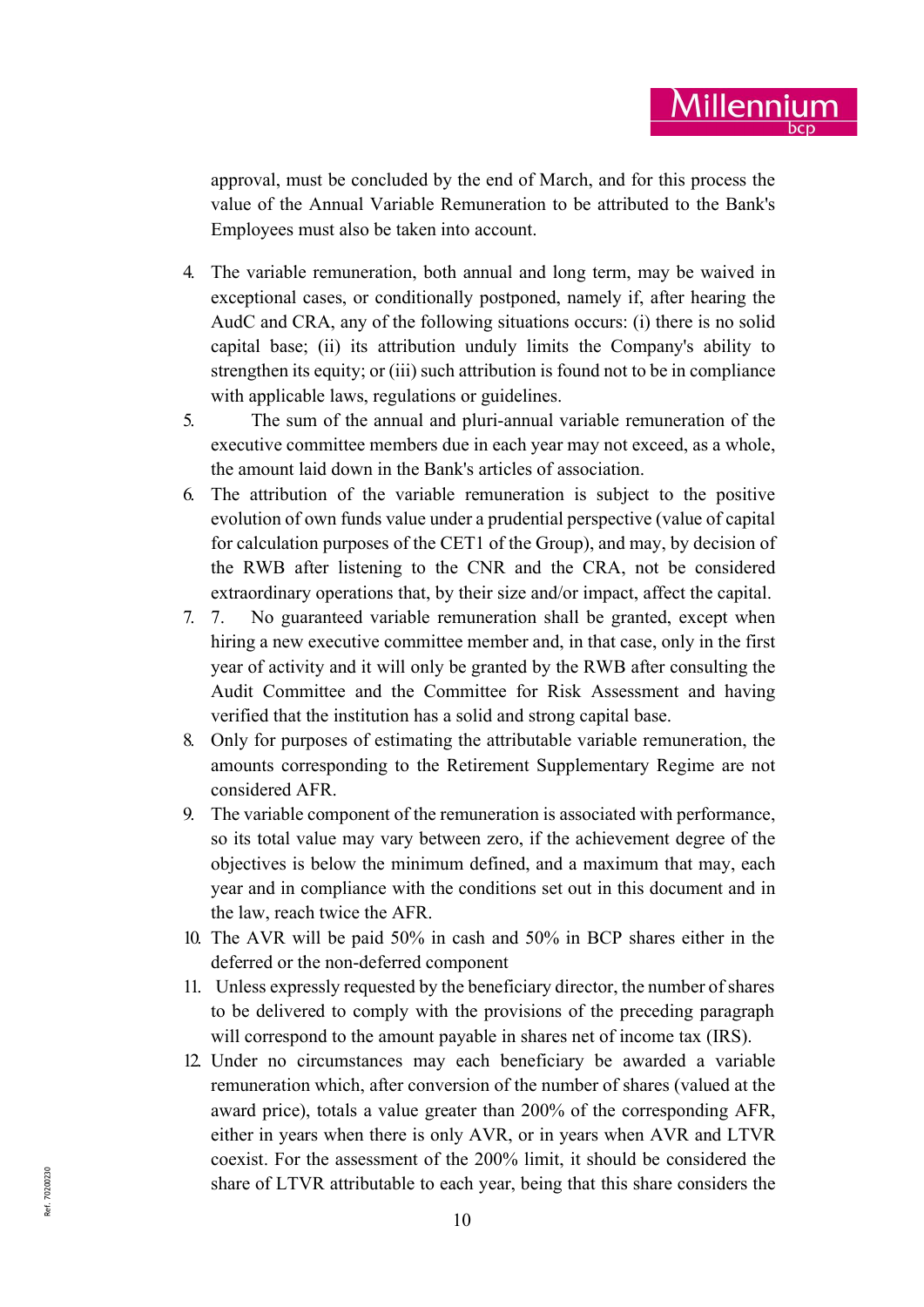part attributable to each year beginning in the first year and progressively adding up the amount until the last year of the evaluation period of the LTVR, if necessary.

- 13. Whenever the variable remuneration, calculated pursuant to the preceding number, exceeds the AFR component, the amount that exceeds the AFR shall only be payable to the extent that it is less than 200% of the corresponding AFR and may only be paid after approval by the General Meeting of Shareholders (pursuant to article 115-F of the Legal Framework for Credit Institutions and Financial Companies), by proposal of the RWB, having heard the CNR, the CRA, the Risk Officer and the Compliance Officer.
- 14. 1 The definition of the quantitative indicators is made by the CNR, after consulting the Committee for Risk Assessment and is made based on the Bank's strategic goals, being also considered as an integral component of the process for the definition of the key-risk indicators so as to ensure an alignment of the risk profile of the executive committee member with the level of risk tolerated by the Bank.
- 15. The variable remuneration of the CRO privileges qualitative and quantitative indicators related with the compliance with the prudential and behavioural rules, as well as the evolution of the Bank's risk profile.
- 16. As foreseen in no. 15 of article 115-E of the Legal Framework for Credit Institutions and Financial Companies, no relevant hedging mechanisms may be used with the purpose of attenuating the effects of alignment with the risk inherent to the types of remuneration, and no variable remuneration can be paid by means of special purpose vehicles or other methods with an equivalent effect.

# Article 9 (Annual Variable Remuneration)

- 1. 1. The AVR attribution depends on the verification of a weighted average equal to or greater than the percentage referred in the Autonomous Document of the execution level of the Corporative KPI's related to the Bank's overall performance which are listed below and detailed in the Autonomous Document:
- i. Total Impairments and provisions, excluding CHF impairments Group
- ii. Common Equity Tier 1 (CET1) capital ratio fully implemented Group
- iii. Core Operating Profit Recurring Group
- iv. Non-performing exposure annual decrease Group
- v. Recurrent Cost-to-income Group
- vi. Return on Equity Group<br>  $\sum_{k=1}^{\infty}$  11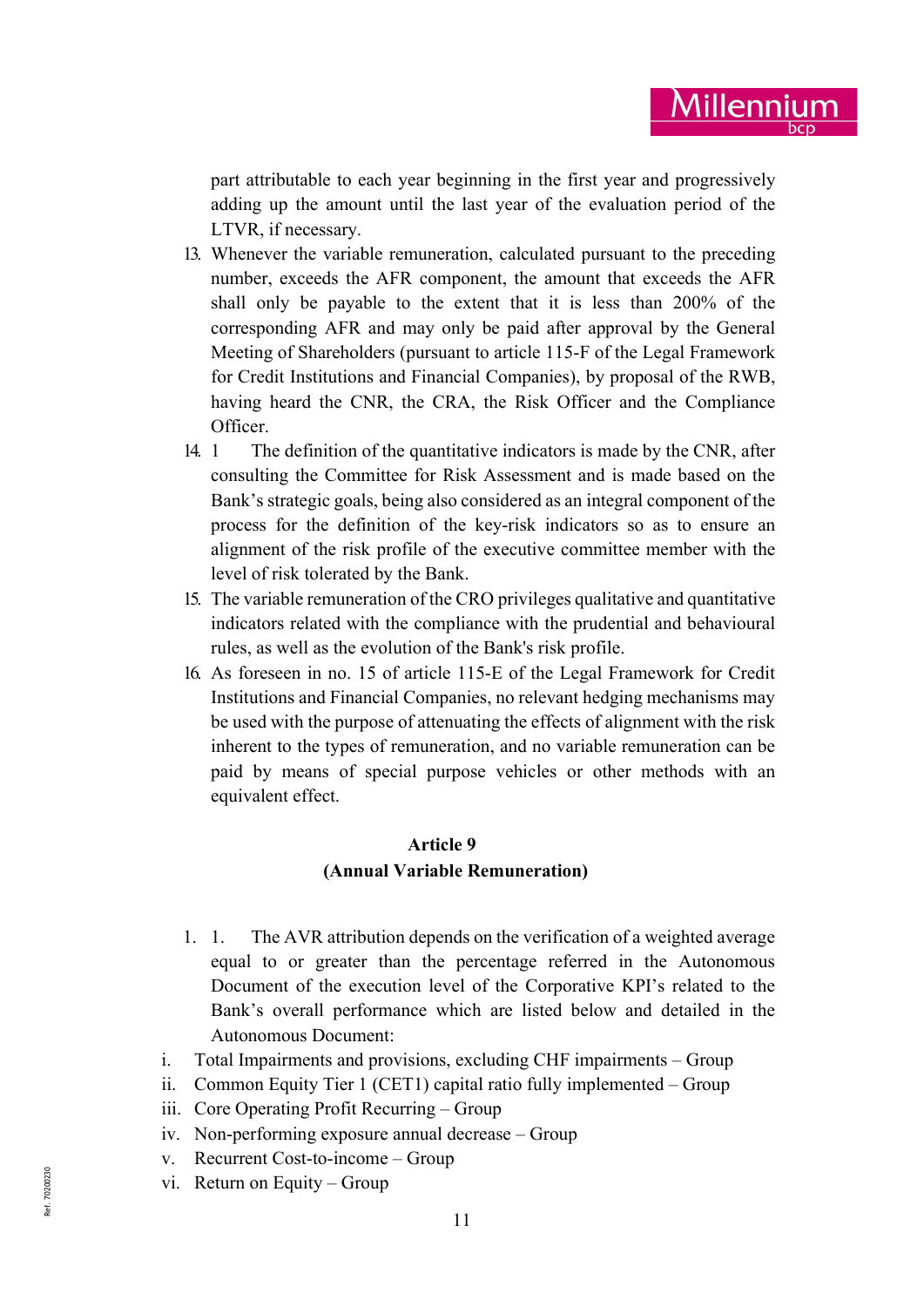vii. Digital Transformation (% active mobile customers on total active clients) – Group

Millenni

- viii. Customer Satisfaction BCP PT
- ix. Sustainability Master Plan Execution Level BCP PT
	- 2. The overall value of the Annual Variable Remuneration to be attributed is subject to a maximum amount (Bonus-Pool), calculated under the terms defined in the Autonomous Document, and its overall value may not exceed 1.00% of the net profit for the year to which the AVR refers to. Should the sum of the individual annual variable remunerations calculated be greater than the maximum value calculated, an adjustment factor will be applied to the calculated individual values, so that their sum does not exceed the maximum value calculated.
	- 3. The AVR individually shall take account of the following values (without prejudice to Article 8 (12) and (13):
- i) i) AVR Target 42% of the respective total AFR (corresponding to 60% of the sum of the AVR Target and LTVR Target);
- ii) Maximum AVR attributable 63% of the respective AFR.
	- 4. The RWB, in cooperation with the CNR, after consulting the Committee for Risk Assessment and the Audit Committee - upon written request for recording in the minutes – may adjust the RVA values resulting from the application of the percentages foreseen in the previous paragraph, as well as an adjustment factor for the global value of the annual variable remuneration provided for in number 2, with a minimum of 25% and a maximum of +25%, namely to cover possible risks, current and future ones, cost of own funds and of liquidity required by the BCP Group, as well as to translate exceptional factors affecting the performance of the Bank, or to contribute to the cohesion of the Body.
	- 5. When the adjustment factor implies a positive or negative variation equal to or greater than 12.5%, that is 50% of that indicated in paragraph 4 above, must be the subject of written explanation.
	- 6. The calculation of the AVR amount is based on the results of the performance evaluation throughout the AVR Evaluation Period in question and results from the sum of two autonomous and independent components:
- i) 80% of the amount is based on the evaluation of the level of compliance with the quantitative objectives (corporate KPIs);
- ii) 20% of the amount is based on the evaluation of performance of each director regarding the qualitative objectives.
- the RWB, based on the Business Plan or Budget for the respective period,<br>  $\frac{12}{3}$ 7. The corporate KPIs are established, each year, by the CNR, after listening to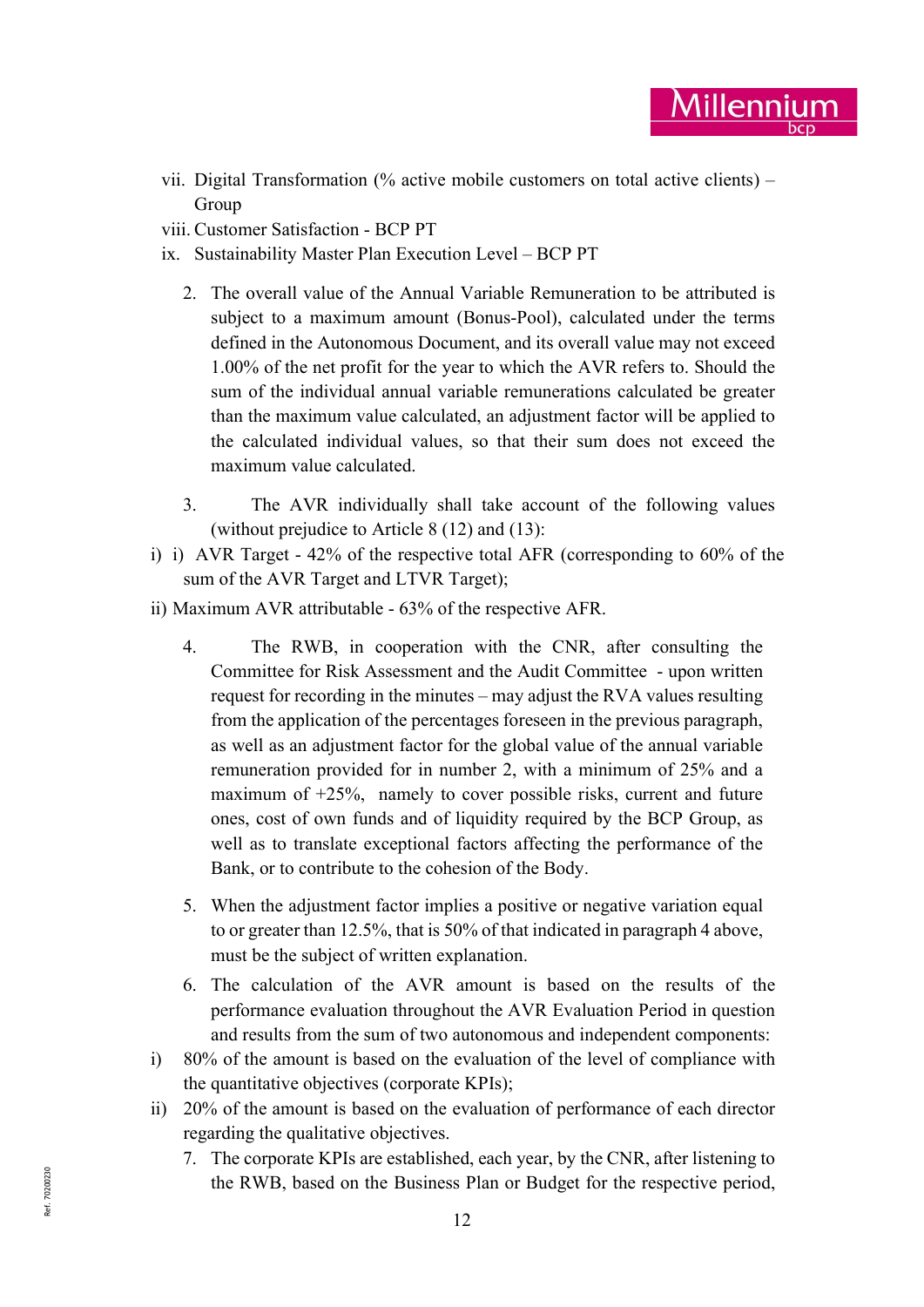previously approved by the Board of Directors, which will be part of the Autonomous Document.

- 8. The KPIs mentioned in the preceding paragraph should be in line with the goals of the activity plan and take into account the risk appetite defined by the Bank and the capital and liquidity plans, being defined KPIs for the global performance of the Bank and differentiated KPIs for each director, adjusted to his/her areas of responsibility as per chapter "Corporative KPIs" of the Autonomous Document.
- 9. The values of the corporate KPIs defined for each year will be mentioned in the Autonomous Document.
- 10. The calculation of the amounts of the AVR shall be made by the Bank's Division in charge of Planning and Management Control and shall be audited by the Audit Division and, pursuant to a resolution adopted by the RWB, those estimations may be validated by an external independent entity.
- 11. The attribution of the AVR depends on the performance recorded for each corporate KPI, being calculated as follows (without prejudice to Article 8 (12) and (13):
- i) If the performance recorded is under 80% of the established KPI, no AVR shall be attributed for that quantitative objective;
- ii) If the performance recorded is between 80% and 90% of the established KPI, the amount situated in the interval between 70% to 80% of the AVR target of that objective is due, as per the Autonomous Document;
- iii) If the performance recorded is between 90% and 110% of the established KPI, the amount situated in the interval between 80% to 120% of the AVR target of that objective is due, as per the Autonomous Document;
- iv) If the performance recorded is between 110% and 150% of the established KPI, the amount situated in the interval between 120% to 150% of the AVR target of that objective is due, as per the Autonomous Document;
- v) If the performance recorded attains 150% of the objective or more, the amount corresponding to 150% of the AVR target of that objective is due, as per the Autonomous Document;
	- 12. The AVR attributed to each executive committee member due to the corporate KPIs results from the following equation: percentage of the target AVR based on the performance in accordance with the provisos of no. 6 i).
	- 13. The qualitative assessment of the members of the Executive Committee is the CNR's responsibility, after hearing the non-executive Chairman and Vice-Chairmen of the Board of Directors and the Chairman of the Executive Committee, who will only decide on the other members of the Executive Committee.
- $R_{\rm g}$ <sup>32</sup><br> $R_{\rm g}$ <sup>2</sup><br> $\frac{1}{2}$ <sup>2</sup><br><sup>2</sup> 14. The annual weighted evaluation of the qualitative objectives will be measured and estimated in accordance with a table/questionnaire approved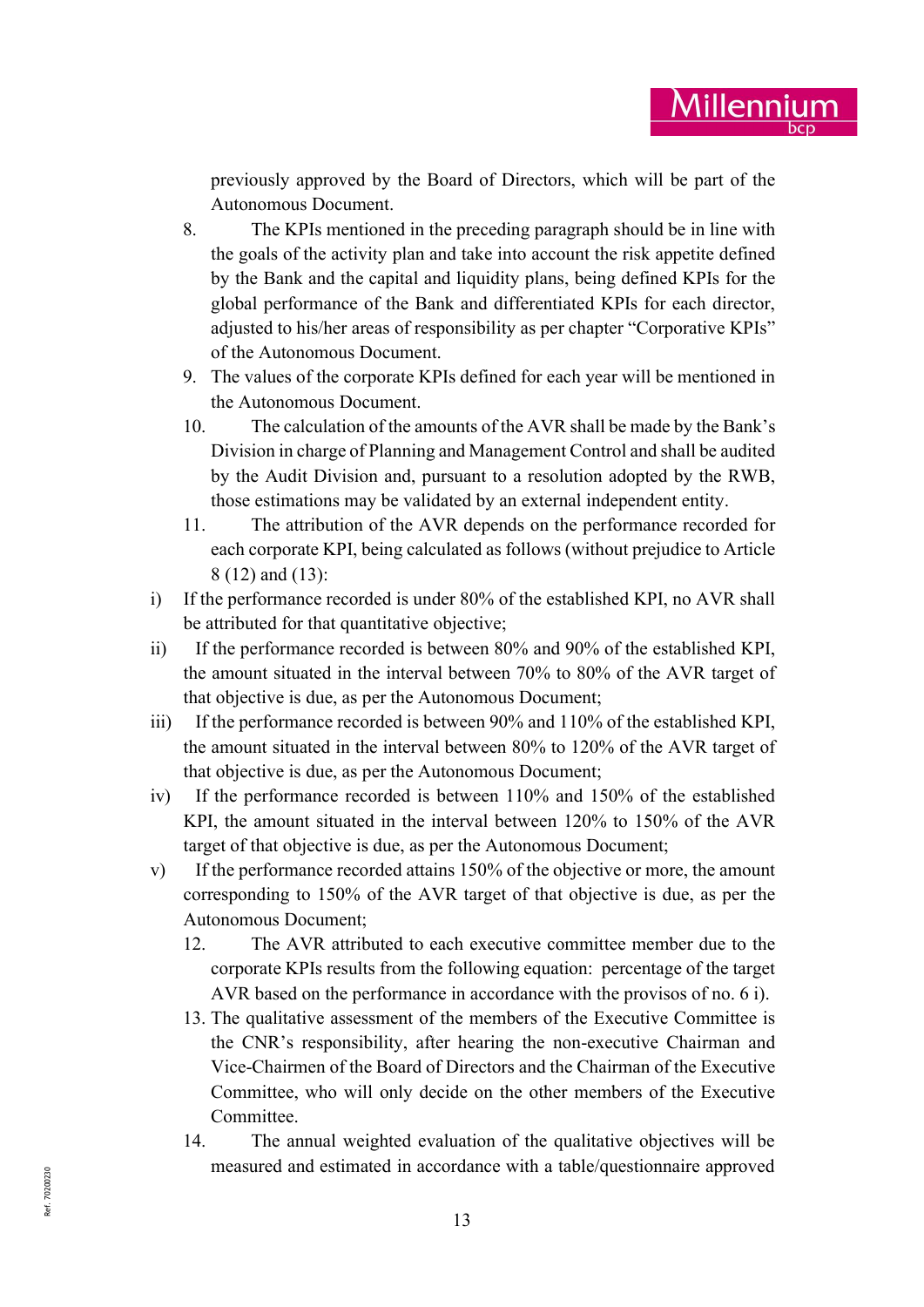by the CNR, after listening to the RWB, the Compliance Officer and the person in charge of the Human Resources.

- 15. The global performance of the qualitative objectives is a result of the weighted average of the objectives set forth in the Autonomous Document (rounded to the unit), with the weight mentioned in no. 6 ii) of this article and according to the following parameters:
- i) If the global performance recorded is lower than level 2 ("Somewhat Lower than Expected"), no excess regarding the AVR will be estimated, as such;
- ii) If the recorded global performance is between level 2 ("Lower than Expected") and level 3 ("Meets the Expectations"), shall be attributed the amount placed in the interval 60% and 100% of the Target AVR for that objective, as set forth in the Autonomous Document;
- iii) If the recorded global performance is between level 3 ("Meets the Expectations") and level 4 ("Above Expectations"), shall be attributed the amount placed in the interval 100% and 130% of the Target AVR for that objective, as set forth in the Autonomous Document;
	- 16. The non-deferred component of the AVR is paid in the month following the date of approval of the Earnings by the Annual General Meeting of Shareholders ("AVR Payment Date").
	- 17. Without prejudice to the provisions of Article 8 (12) (13), the AVR will be deferred by 50% over a period of 5 years, one fifth of which will be paid in each year, on the Payment Date of the AVR, with the payment to be made 50% in cash and 50% in shares of the Company, either in the deferred or in the non-deferred component. If the AVR equals or exceeds two thirds of the AFR of each member, 60% of that amount must be paid in a deferred manner. If the AVR equals or exceeds two thirds of the AFR of each member, 60% of that amount must be paid in a deferred manner.
	- 18. The number of shares of the Company to be attributed to each executive committee member results from the quotient between the value of the AVR, estimated after the assessment of the performance and the "Price of attribution of the AVR". In any case, the dividends related to the shares attributed to an executive director but not paid due to being part to the deferred component, are not due or will not be paid by the Company.
	- 19. The shares of the Company attributed as AVR, in accordance with 16 above, are subject to a retention policy for a period of one year commencing on the AVR Payment Date; therefore, the executive committee member may not sell them during the 12 months following their delivery, except as provided in the following paragraph.
- $R_{\frac{1}{2}}$   $\frac{1}{4}$ 20. The executive committee member may sell or encumber the shares in an amount necessary to cover all taxes and contributions payable in connection with the allocation of the shares. As an alternative, the director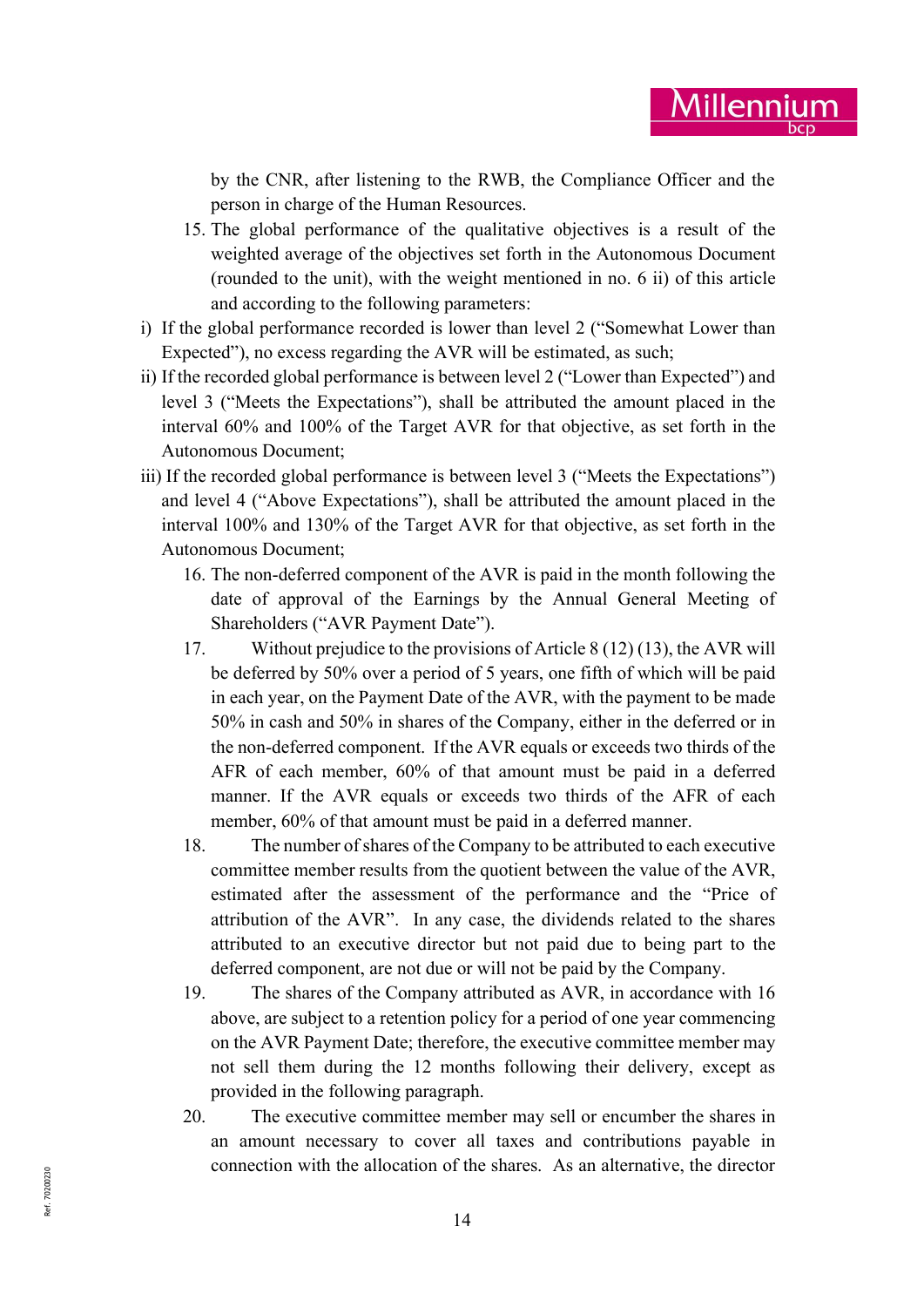will be able to choose the "sell-to-cover" regime, through which the number of shares that will be delivered to him/her will already be deducted from the number of shares which must be sold in order to pay taxes and contributions corresponding to the total value of the shares attributed.

- 21. If the member of the Executive Committee is not elected for a new term-ofoffice, the unavailability regime foreseen in article 17 above will continue to be in effect.
- 22. In the event of the end of office of the member of the Executive Committee, for any reason, other than removal with just cause, after the end of the evaluation period but before the payment of the AVR, the AVR corresponding to that evaluation period will be paid in full, in compliance with the deferment periods and composition (cash or shares).
- 23. The AVR payment corresponding to the evaluation period in which the member of the Executive Committee ceases functions will not be due, except if such cessation occurs by mutual agreement, retirement, death, disability or in any other case of termination of term-of-office for a reason not imputable or unrelated to the member of the Executive Committee, namely change of control of the Company, among others, following a takeover bid, in which cases there will be a proposal for the attribution of the AVR prorata temporis - after resolution by the RWB, after hearing the CNR -, and the maximum amount of the compensation shall consider the AVR average of the last 3 years, or a lower number of years in case the director has been in office for a period of less than 3 years.
- 24. If a new member of the EC takes up his or her duties midway through his or her term of office, he or she shall be entitled to the pro-rata temporis of the AVR and the LTVR.

### Article 10

### (Long-Term Variable Remuneration)

- 1. The long-term variable remuneration (LTVR) is exclusively paid with the attribution of shares of the Company taking into consideration the following benchmark values ("Target") and maximum limits (without prejudice to the provisions of article 8 (12)(13)):
- i) LTVR Target 28% of the respective AFR of the LTVR evaluation period (corresponding to 40% of the sum of the AVR Target and LTVR Target);
- ii) Maximum value of LTVR 42% of the respective AFR of the LTVR evaluation period.
- the percentages provided for in the preceding paragraph, with a minimum<br>  $\frac{15}{2}$ 2. The CNR, after consulting the RWB, the Committee for Risk Assessment and the Audit Committee, may apply an adjustment factor of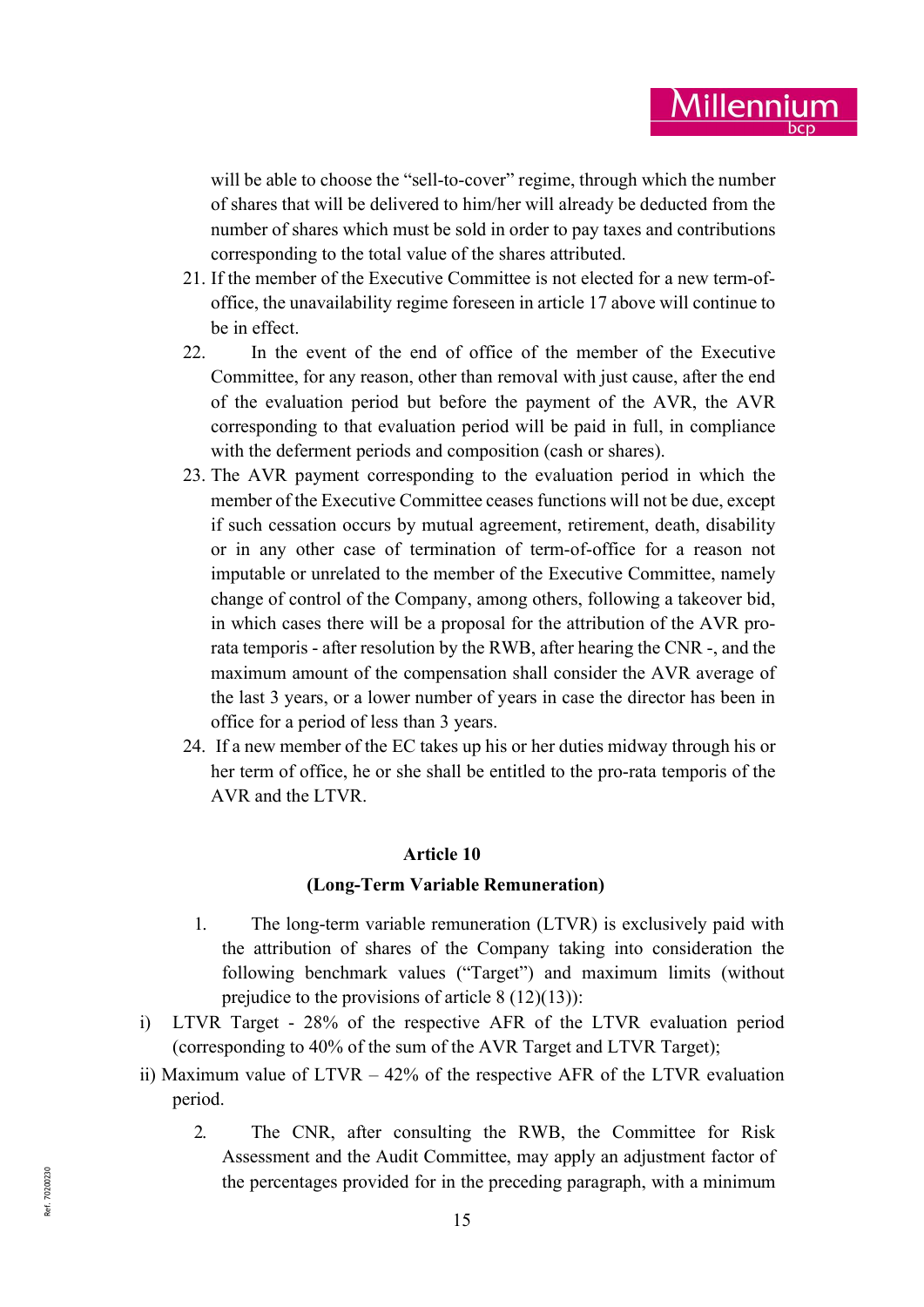of -25% and a maximum of +25%, namely, to cover possible risks, current and future ones, cost of own funds and of liquidity required by the BCP Group, as well as to translate exceptional performances by the Bank.

- 3. When the adjustment factor implies a positive or negative variation equal to or greater than 12.5%, that is 50% of that indicated in paragraph 2 above, must be the subject of written explanation.
- 4. The calculation of the number of shares corresponding to the LTVR to be awarded is based on the results of the performance evaluation during the LTVR Evaluation Period and is assessed in accordance with the Autonomous Document.
- 5. The attribution of LTVR regarding the performance foreseen in the previous paragraph depends on the execution level of the objectives as of December 31, 2025, set forth in the Autonomous Document.
- 6. The performance evaluation components are of a quantitative nature and are established by the CNR, after listening to the RWB and set out in the Autonomous Document.
- 7. In case there is an operation altering the perimeter of BCP with relevant impact and the Board of Directors approves the alteration of the objectives of the Strategic Plan, the evaluation components must be revised accordingly by the CNR, after hearing the RWB.
- 8. The LTVR should be paid in the month following the date of approval of the financial statements by the General Meeting of Shareholders ("LTVR Payment Date"), by attributing the Company's shares in accordance with the terms and conditions foreseen in the Policy.
- 9. Without prejudice to Article 8 (12) (13), the LTVR shall be deferred by 50% over a period of 5 years and one fifth shall be paid in each year on the Date of Payment of the LTVR. In the event that the LTVR is, regarding each member, equal to or greater than two-thirds of the AFRs due for the LTVR Assessment Period, the Deferred amount shall be 60%.
- 10. The number of shares to attribute to each executive director results from the the quotient between the value of the LTVR, estimated after the assessment of the performance and the LTVR Attribution Price. In any case, the dividends related to the shares attributed to an executive director but not paid due to being part to the deferred component, are not due or will not be paid by the Company.
- a change in the control of the Company, among others, following a<br> $\frac{16}{2}$ 11. The payment of the LTVR requires the full exercise of the term-ofoffice for which the executive committee member was appointed, except in situations mutual agreement dismissal, retirement, death, disability or any other cause for an early cessation of the term of office due to a cause not imputable or alien to the member of the Executive Committee, namely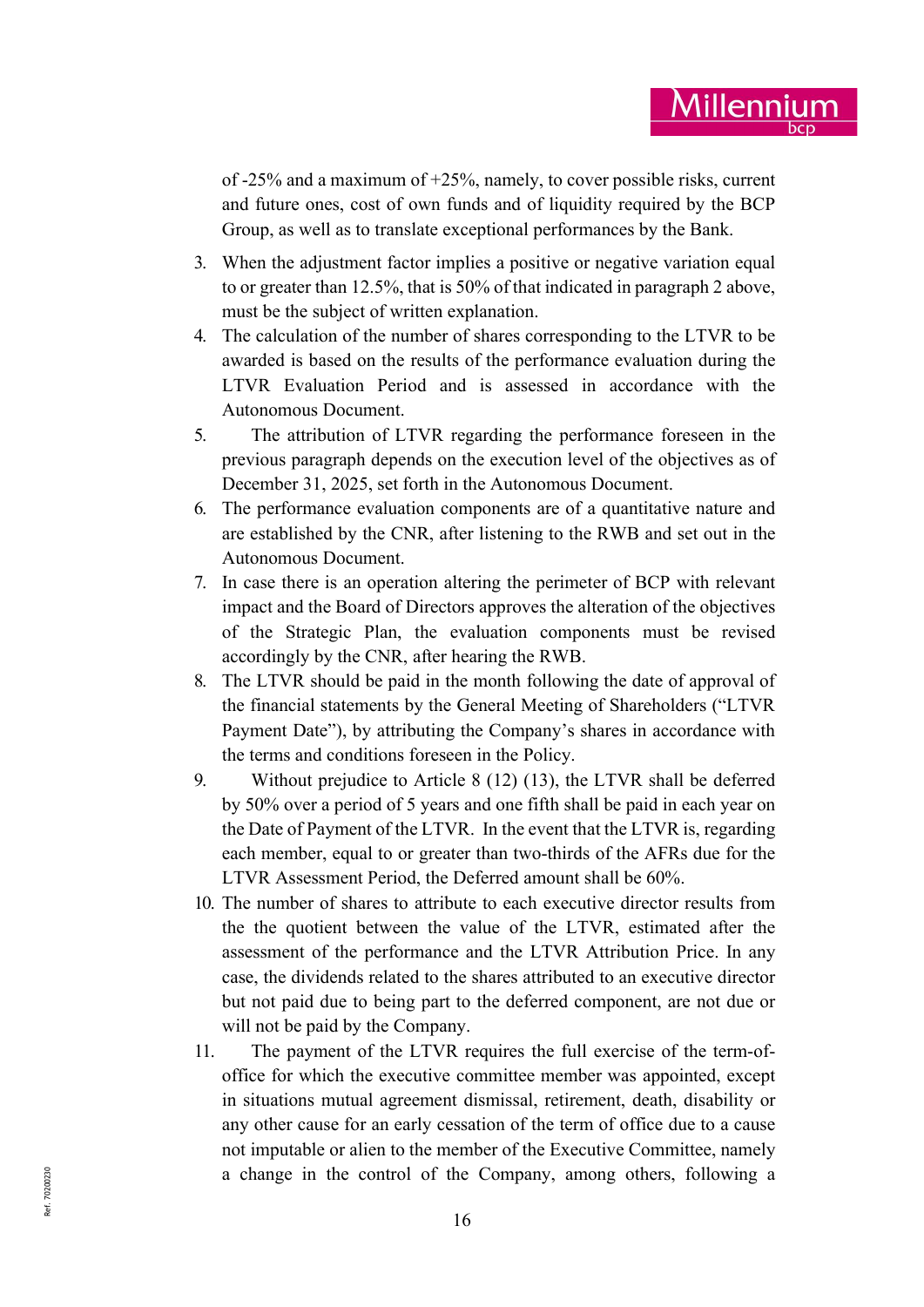takeover bid, in which cases there will be a proposal to allocate the LTVR pro rata temporis, after deliberation by the RWB, and after hearing the CNR, at the end of the period of the LTVR Evaluation Period.

- 12. If the member of the Executive Committee leaves office, for any reason other than removal with just cause, after the end of the evaluation period, but before payment of the LTVR, there will be payment in full, corresponding to that evaluation period, with respect to the limits and periods of deferral and composition (cash or shares) provided for in applicable regulations.
- 13. The shares of the Company attributed as LTVR are subject to a retention policy for a one-year period starting from the LTVR Payment Date (mentioned in item 8) so that during the 12 months following their delivery, the director is unable to sell them, except in the cases mentioned in the following number.
- 14. The beneficiary may sell or encumber the shares in an amount necessary to cover all taxes and contributions payable arising from the allotment of the shares. As an alternative, the director will be able to choose the "sell-tocover" regime, through which the number of shares that will be delivered to him/her will already be deducted from the number of shares which must be sold in order to pay taxes and contributions corresponding to the total value of the shares attributed.
- 15. If the member of the Executive Committee is not elected for a new termof-office, the unavailability regime foreseen in article 13 above will continue to be in effect.
- 16. Notwithstanding the provisions of this Article 9, the determination of the final amount of the LTVR shall consider the amount of the AVR and the limitations provided for in Article 8 (12) and (13).

# Article 11

# (Termination of functions before the end of the term-of-office)

- 1. A Director who terminates functions before the end of the term-of-office without being based on resignation or dismissal with just cause, shall be entitled to compensation to be calculated by the CNR in accordance with article 3º above and the exact amount is to be approved by the RWB after hearing the Committee for Risk Assessment.
- 2. The compensation to be attributed in compliance with the provisions of the preceding paragraph shall not qualify as fixed remuneration, and its payment shall be subject to the signing of a non-competition commitment, for a period corresponding to the term-of-office in progress at the date of the dismissal.
- paragraph 1 above may not exceed the overall fixed remuneration that would<br>  $\frac{17}{2}$ 3. The amounts to be attributed in compliance with the provisions of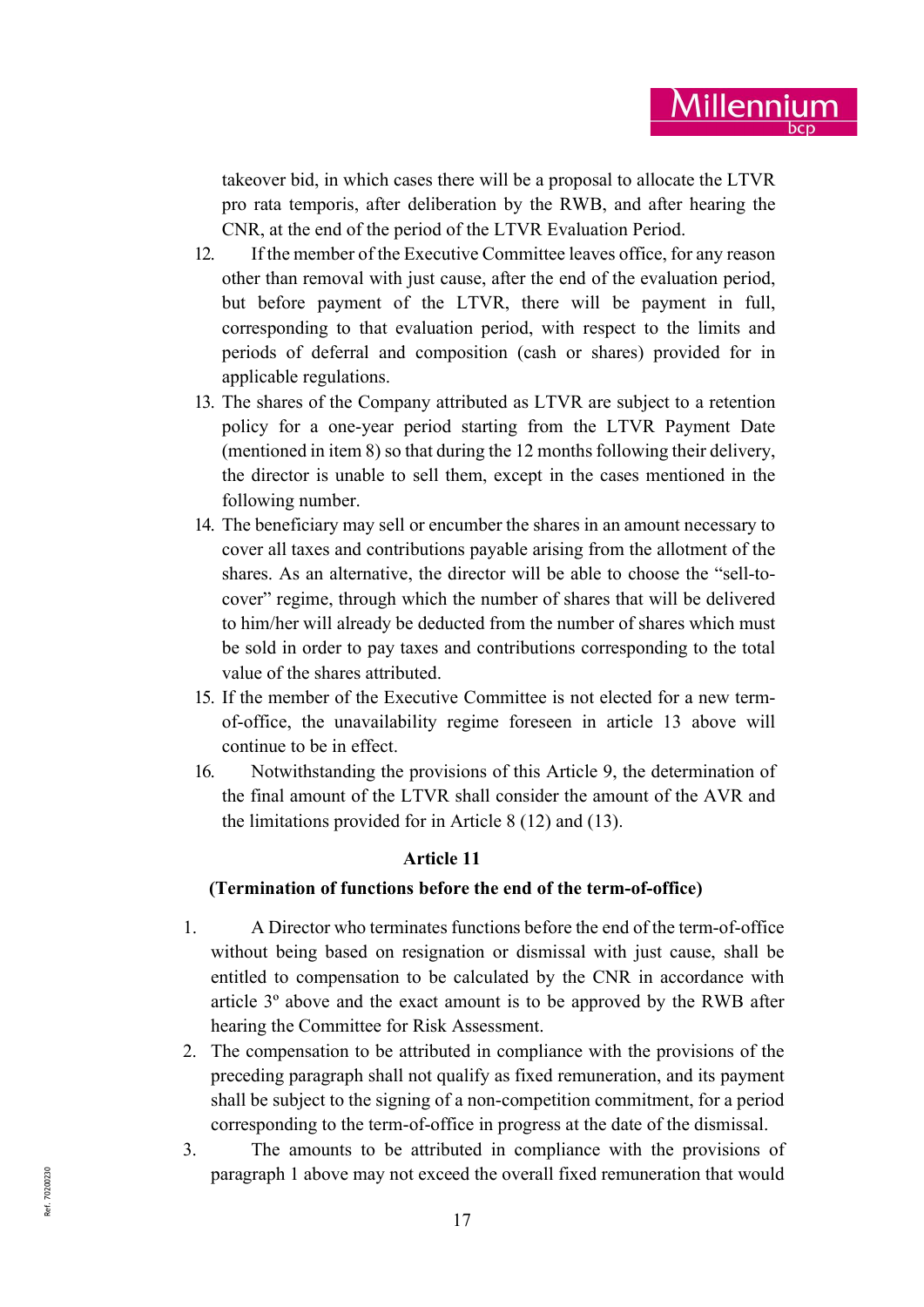be due until the end of the mandate, plus, in the case of executive committee members, an amount corresponding to the average of the AVRs allocated to them in the years in which they were in office during the mandate in which they ceased.

Aillenn

### Article 12

### (Malus and clawback clauses)

- 1. The entire variable remuneration, regardless of the acquisition, or not, of vested rights, is subject to reduction or reversion mechanisms whenever it is proven that the executive committee member, with intent or gross negligence, participated in or was responsible for a performance that resulted into significant losses for the Group or ceased to comply with the suitability and good repute criteria until the date of the last payment of the variable remuneration in the case of the reduction mechanism and up to 3 years after payment of the deferred remuneration in the case of the reversion mechanism.
- 2. The ability to totally or partially reduce (malus) the payment of a deferred remuneration, the payment of which is not yet an acquired right, as well as the refund of variable remuneration, paid or whose payment already constitutes a vested right, (claw-back), is limited to significant events, duly identified and wherein the individuals involved had, with intent or gross negligence, an active participation.
- 3. The reduction or reversion of the variable remuneration should always be related with the performance or the risk and should respond to the effective results of risks or alterations in the continuing risks faced by the Group, the Bank or by the areas of the responsibility of the executive committee member in question and should not be based on the amount of dividends paid or on the shares price performance.
- 4. The application of the claw-back mechanism shall be supplementary to the reduction mechanism; that is, in the event of a significant event, the application of the reduction mechanism (malus) shall take priority and only when this is exhausted, is insufficient, or arises from the verification that the director has significantly contributed to the negative financial performance of the Group or to the application of regulatory sanctions, or in the event of fraud or other serious misconduct or negligence that has caused significant losses, should recourse to the claw-back mechanism be considered.
- $\sum_{n=1}^{\infty}$ 5. In any circumstance and concerning the application of malus or clawback mechanisms, the guidelines from EBA (European Banking Authority) that are in effect at the time will always have to be observed and complied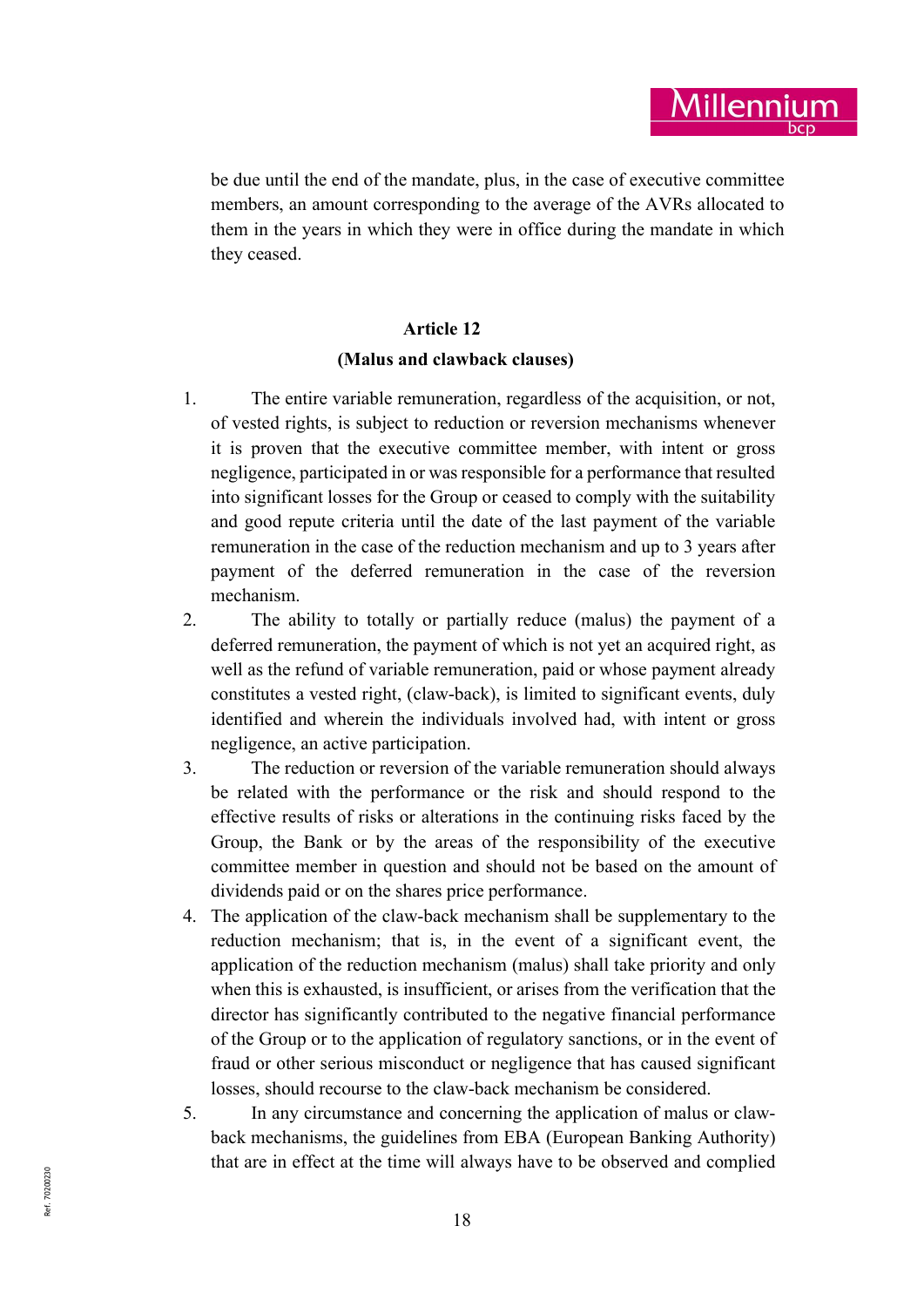

with.

6. The occurrence of the situations described in this article is supervised by the CNR and the application of those mechanisms shall be decided after a consultation made to the RWB, the CRA, the Audit Committee and the Chairperson of the Board of Directors.

# Article 13

# (Benefits)

The executive committee members and the non-executive directors exercising functions under an exclusive regime, are entitled to the following benefits:

- i. Health insurance, credit card and mobile phone, in line with what is attributed to the remaining bank employees.
- ii. Retirement Supplement.

# Article 14

# (Supplemental retirement pension for disability and old age)

- 1. The directors mentioned in the previous article shall benefit from the social security regime applicable in each case.
- 2. The directors mentioned in the previous article also have the right to a Retirement Supplement, constituted through capitalisation insurance contracts in which each director will be the beneficiary
- 3. Pursuant to an agreement established with each director, the capitalization insurance contract may be replaced by contributions to pension funds with a defined contribution.
- 4. The annual amount of the Bank's contributions, within the scope of the two previous paragraphs, shall be established by the RWB, after hearing the CNR.
- 5. The Bank's annual contribution for the plan set forth in the previous paragraph is equal to at least the value, before applying any income tax deductions for individuals, corresponding to 20% of the annual gross fixed remuneration defined at any given time by the RWB.
- 6. The Bank shall not bear any additional expenses with the retirement and disability pensions after the termination of each director's functions.
- 7. The right to the supplement shall only become effective if the beneficiary retires due to old age or disability, under the terms of the applicable social security regime.
- $R_{\text{R}}$ <br>  $\frac{R}{\alpha}$ <br>  $\frac{R}{\alpha}$ <br>  $\frac{R}{\alpha}$  19 8. At the time of the retirement, the beneficiary may choose to redeem the capital if and to the extent that the contract underlying the alternative chosen by him/her, so allows.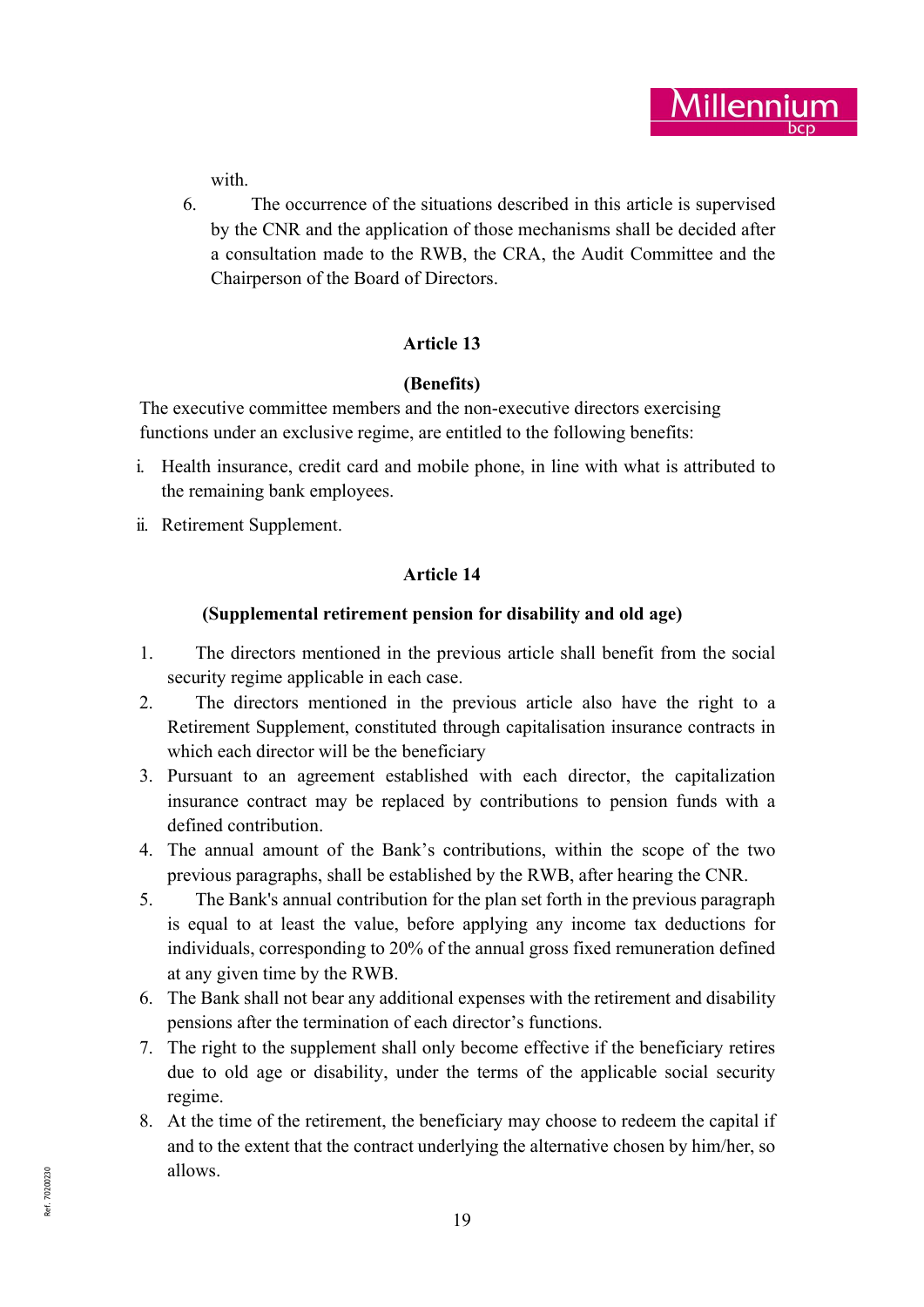**lillenn** 

9. In case of death before retirement, the right to receive the accrued capital shall remain effective pursuant to the applicable provisions established by the contract or by law.

# Article 15 (Pension discretionary benefits)

It is not envisaged the attribution of pension discretionary benefits, based on the Bank's performance or on the individual performance or on any other factors with a discretionary nature. However, the General Meeting of Shareholders may approve the attribution of an extraordinary contribution.

# Article 16 (Remuneration earned due to the performance of other functions related with BCP)

- 1. Considering that the remuneration of the executive members of the Board of Directors, as well as the one of the non-executive directors exercising functions under an exclusive regime is intended to directly compensate the activities they carry out directly at the Bank or in related companies (namely companies in a control or group relation with BCP) or in corporate bodies to which they have been appointed by indication or in representation of the Bank, the net value of the remunerations received annually for such duties by each executive member of the Board of Directors and each non-executive member exercising functions under an exclusive regime will be deducted from their respective AFR.
- 2. It is the obligation and responsibility of each member of the Board of Directors to inform the Bank of any additional compensation they may have received, for the purposes of complying with the procedure established above.

# Article 17 Insurance

- 1. The Members of the Management and Supervisory Bodies must subscribe an insurance bond in compliance with the article 396 of the Companies Code.
- 2. In addition, the Bank subscribes to a Directors & Officers insurance policy following market practices.

# Article 18

# Entrance into force

 $R_{\frac{1}{2}}$ <br> $R_{\frac{1}{2}}$ <br> $20$ 1. This Policy shall enter into force on January 1, 2022.